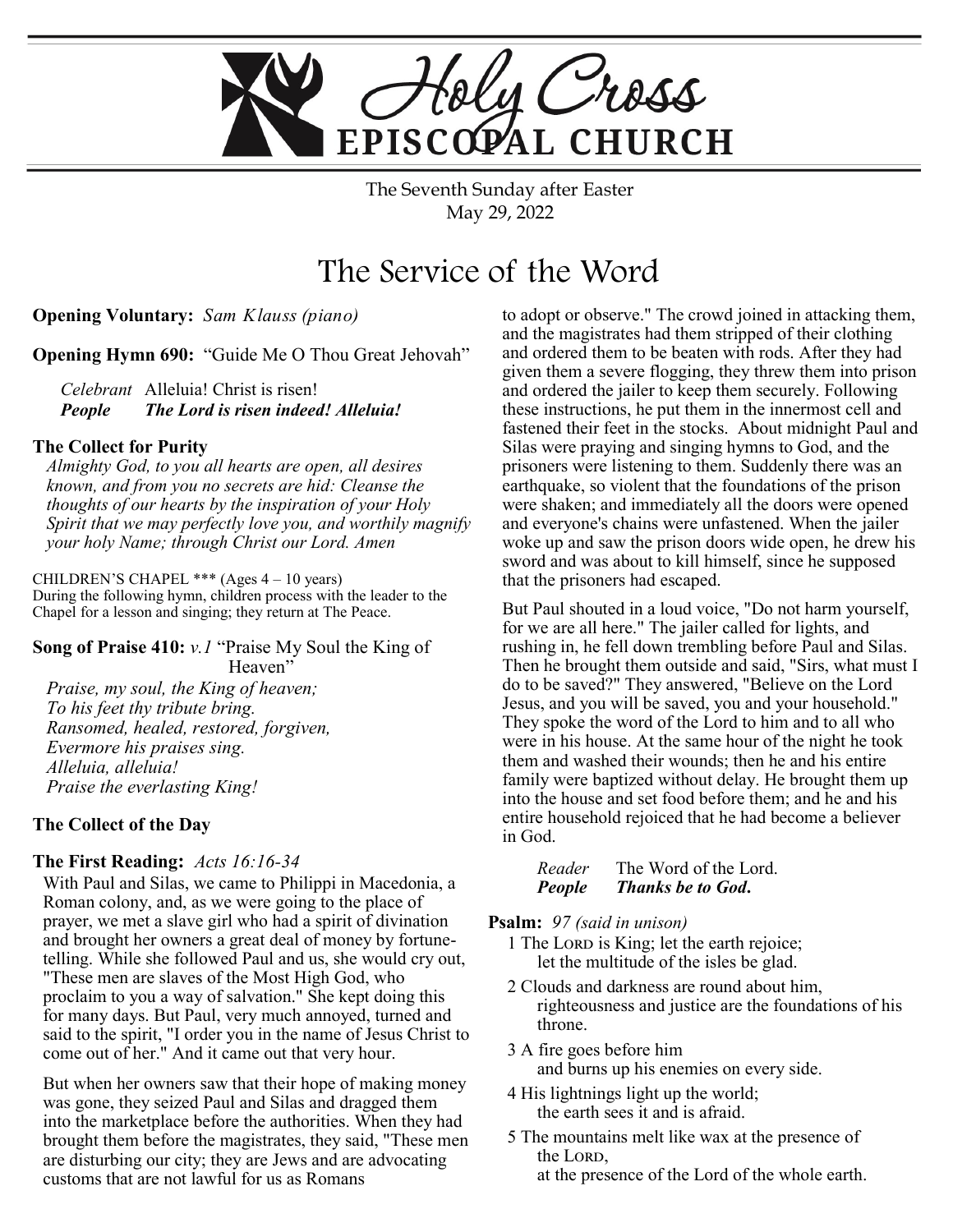- 6 The heavens declare his righteousness, Through him all things were made. and all the peoples see his glory.
- 7 Confounded be all who worship carved images and delight in false gods! Bow down before him, all you gods.
- 8 Zion hears and is glad, and the cities of Judah rejoice, because of your judgments, O LORD.
- 9 For you are the LORD, most high over all the earth; you are exalted far above all gods.
- 10 The Lord loves those who hate evil; he preserves the lives of his saints and delivers them from the hand of the wicked.
- 11 Light has sprung up for the righteous, and joyful gladness for those who are truehearted.
- 12 Rejoice in the LORD, you righteous, and give thanks to his holy Name.

**Sequence Hymn 707:** "Take My Life and Let It Be"

#### **The Gospel Reading**: *John 14:23-29*

*Reader* The Holy Gospel of our Lord Jesus Christ according to John. *People Glory to you Lord Christ***.** 

Jesus said to Judas (not Iscariot), "Those who love me will keep my word, and my Father will love them, and we will come to them and make our home with them. Whoever does not love me does not keep my words; and the word that you hear is not mine, but is from the Father who sent me. "I have said these things to you while I am still with you.

But the Advocate, the Holy Spirit, whom the Father will send in my name, will teach you everything, and remind you of all that I have said to you. Peace I leave with you; my peace I give to you. I do not give to you as the world gives. Do not let your hearts be troubled, and do not let them be afraid. You heard me say to you, `I am going away, and I am coming to you.' If you loved me, you would rejoice that I am going to the Father, because the Father is greater than I. And now I have told you this before it occurs, so that when it does occur, you may believe."

| Reader | The Gospel of the Lord.           |
|--------|-----------------------------------|
| People | <b>Praise to you Lord Christ.</b> |

**Sermon** *The Rev. Roger Hungerford*

#### **The Nicene Creed** (p. 358 BCP)

We believe in one God, the Father, the Almighty, maker of heaven and earth, of all that is, seen and unseen. We believe in one Lord, Jesus Christ, the only Son of God, eternally begotten of the Father, God from God, Light from Light, true God from true God, begotten, not made, of one Being with the Father.

For us and for our salvation he came down from heaven: by the power of the Holy Spirit he became incarnate from the Virgin Mary, and was made man.

For our sake he was crucified under Pontius Pilate; he suffered death and was buried.

On the third day he rose again in accordance with the Scriptures; he ascended into heaven and is seated at the right hand of the Father.

He will come again in glory to judge the living and the dead, and his kingdom will have no end.

We believe in the Holy Spirit, the Lord, the giver of life, who proceeds from the Father and the Son.

With the Father and the Son he is worshiped & glorified. He has spoken through the Prophets.

We believe in one holy catholic<sup>\*</sup> and apostolic Church.

We acknowledge one baptism for the forgiveness of sins. We look for the resurrection of the dead,

and the life of the world to come. *Amen.*

(\*"catholic" means universal)

#### **Prayers of the People**

Father, we pray for your holy catholic church; *That we all may be one.*

Grant that every member of the Church may truly and humbly serve you;

*That your Name may be glorified by all people.*

We pray for all bishops, priests, and deacons; *That they may be faithful ministers of your Word and Sacraments.*

We pray for all who govern and hold authority in the nations of the world;

*That there may be justice and peace on the earth.*

Give us grace to do your will in all that we undertake; *That our works may find favor in your sight.*

Have compassion on those who suffer from any grief or trouble;

*That they may be delivered from their distress.*

Give to the departed eternal rest; *Let light perpetual shine upon them.*

We praise you for your saints who have entered into joy; *May we also come to share in your heavenly kingdom.*

Let us pray for our own needs and those of others. *Silence -* prayer list *– (Longer Silence). Work miracles in their lives and bring them peace.*

And we lift up all of the souls that have gone up from this world into your heavenly kingdom. *Receive them into paradise where there is no more sorrow or pain.*

### **The Confession**

*(During these seven weeks of Easter, the Confession will be omitted as we embrace this time of the Lord's Resurrection.)*

**The Peace:** Welcome & Announcements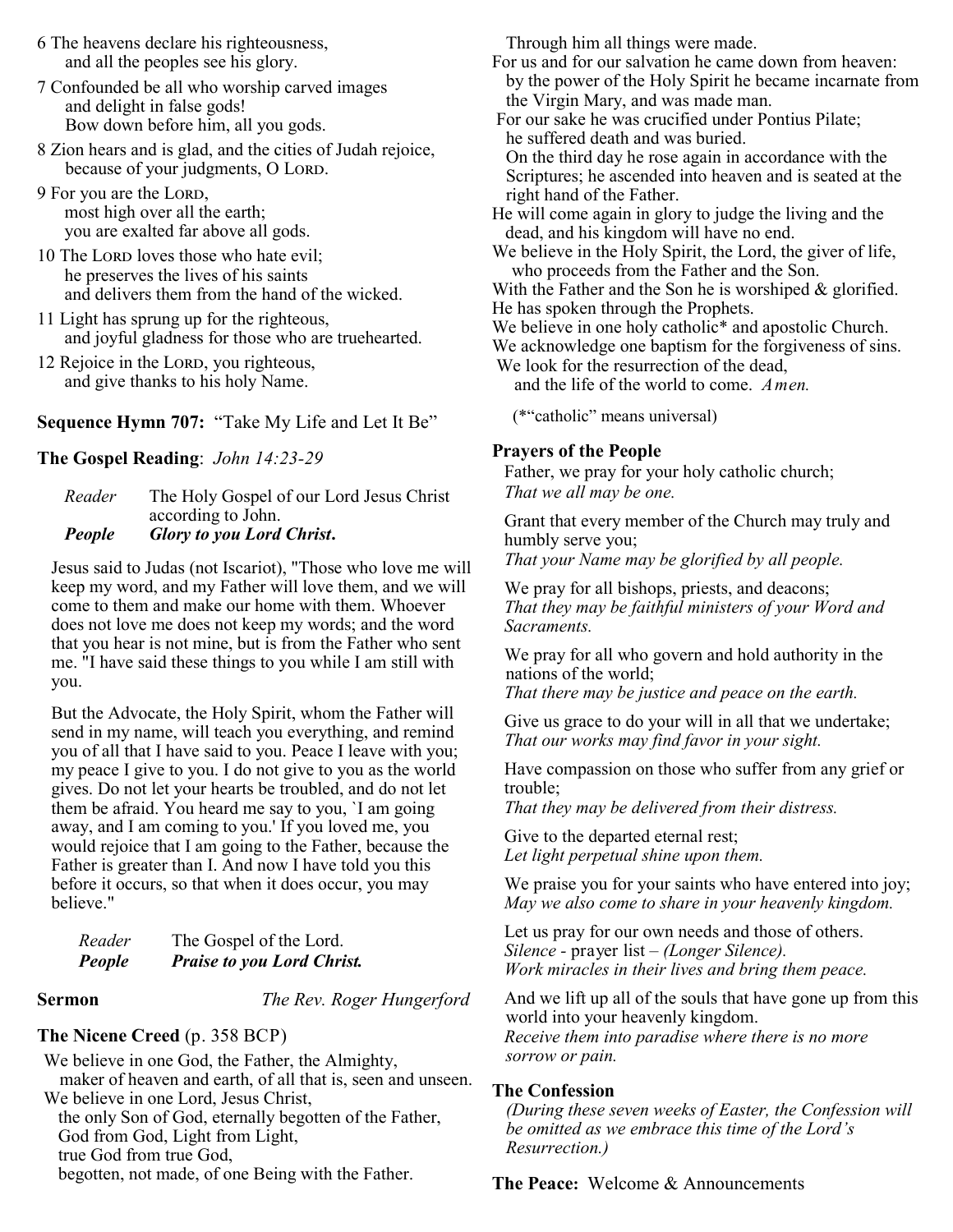# + The Holy Communion

This portion of the service begins on p. 367 in the BCP however, you are encouraged to give your attention to the altar.

*The Communion. All baptized Christians are invited and welcome to receive Communion. Anyone who does not wish to receive communion is invited come forward , cross their arms over their chest, and receive a blessing. If you would like the clergy to bring communion to someone in the pews, please notify the ushers at the door of the church. For bread only, no wine, put one arm across your chest. Gluten Free available.*

**Offertory 719:** *v.1-3* "O Beautiful for Spacious Skies"

#### **The Doxology**

*Praise God, from whom all blessings flow; praise him, all creatures here below; praise him above, ye heavenly host: praise Father, Son, and Holy Ghost. Amen.*

#### **The Great Thanksgiving** (p. 367 BCP)

| Celebrant | The Lord be with you.                      |
|-----------|--------------------------------------------|
| People    | And also with you.                         |
| Celebrant | Lift up your hearts.                       |
| People    | We lift them to the Lord.                  |
| Celebrant | Let us give thanks to the Lord.            |
| People    | It is right to give him thanks and praise. |

#### **Sanctus**

*Holy, Holy, Holy Lord, God of power and might, heaven and earth are full of your glory. Hosanna in the highest. Blessed is he who comes in the name of the Lord. Hosanna in the highest.* 

| Celebrant | Therefore, according to his command, O |
|-----------|----------------------------------------|
|           | Father.                                |
| People    | We remember his death.                 |
|           | We proclaim his resurrection,          |
|           | We await his coming in glory.          |

#### **Communion Hymn:** "Cornerstone"

*My hope is [built o](https://www.definitions.net/definition/built)n [nothing](https://www.definitions.net/definition/nothing) less Than Jesus' [blood a](https://www.definitions.net/definition/blood)nd righteousness I dare not [trust](https://www.definitions.net/definition/trust) the [sweetest f](https://www.definitions.net/definition/sweetest)rame But [holy](https://www.definitions.net/definition/holly) trust is Jesus' name*

#### *Refrain:*

*Christ alone, Cornerstone Weak made [strong](https://www.definitions.net/definition/strong) in the Savior's love Through the storm. He is Lord. Lord of all*

*When [darkness s](https://www.definitions.net/definition/darkness)eems to hide His face I rest on His [unchanging](https://www.definitions.net/definition/unchanging) grace In [every h](https://www.definitions.net/definition/every)igh and [stormy g](https://www.definitions.net/definition/stormy)ale My [anchor](https://www.definitions.net/definition/anchor) holds [within](https://www.definitions.net/definition/within) the veil My [anchor](https://www.definitions.net/definition/anchor) holds [within](https://www.definitions.net/definition/within) the veil (Refrain)*

*When he [shall c](https://www.definitions.net/definition/shall)ome with [trumpet](https://www.definitions.net/definition/trumpet) sound Oh, may I then in Him be found Dressed in His [righteousness](https://www.definitions.net/definition/righteousness) alone Faultless, [stand b](https://www.definitions.net/definition/stand)efore the throne (Refrain)*

#### **Communion Hymn 676:** "There is a Balm in Gilead"

*Refrain: There is a balm in Gilead, To make the wounded whole, There is a balm in Gilead To heal the sin-sick soul.*

*Sometimes I feel discouraged. And think my work's in vain, But then the Holy Spirit Revives my soul again. (Refrain)*

*If you cannot preach like Peter, If you cannot pray like Paul, You can tell the love of Jesus And say, "He died for all." (Refrain)*

#### **Communion Hymn:** "How Great is God"

*The splendor of a King, clothed in majesty Let all the Earth rejoice, all the Earth rejoice He wraps himself in light, and darkness tries to hide And trembles at His voice, trembles at His voice*

#### *Refrain:*

*How great is our God, sing with me How great is our God, and all will see How great, how great is our God*

*Age to age He stands, and time is in His hands Beginning and the end, beginning and the end The Godhead Three in One; Father, Spirit, Son, The Lion and the Lamb, the Lion and the Lamb. (Refrain)*

#### **Post Communion Prayer** (p. 366 BCP)

Almighty and everliving God, we thank you for feeding us with the spiritual food of the most precious Body and Blood of your Son our Savior Jesus Christ; And for assuring us in these holy mysteries that we are living members of the Body of your Son, and heirs of your eternal kingdom. And now, Father, send us out to do the work you have given us to do, to love and serve you as faithful witnesses of Christ our Lord. To him, to you, and to the Holy Spirit, be honor and glory, now and for ever. *Amen.*

#### **The Blessing**

**Closing Hymn 450:** "All Hail the Power of Jesus'Name"